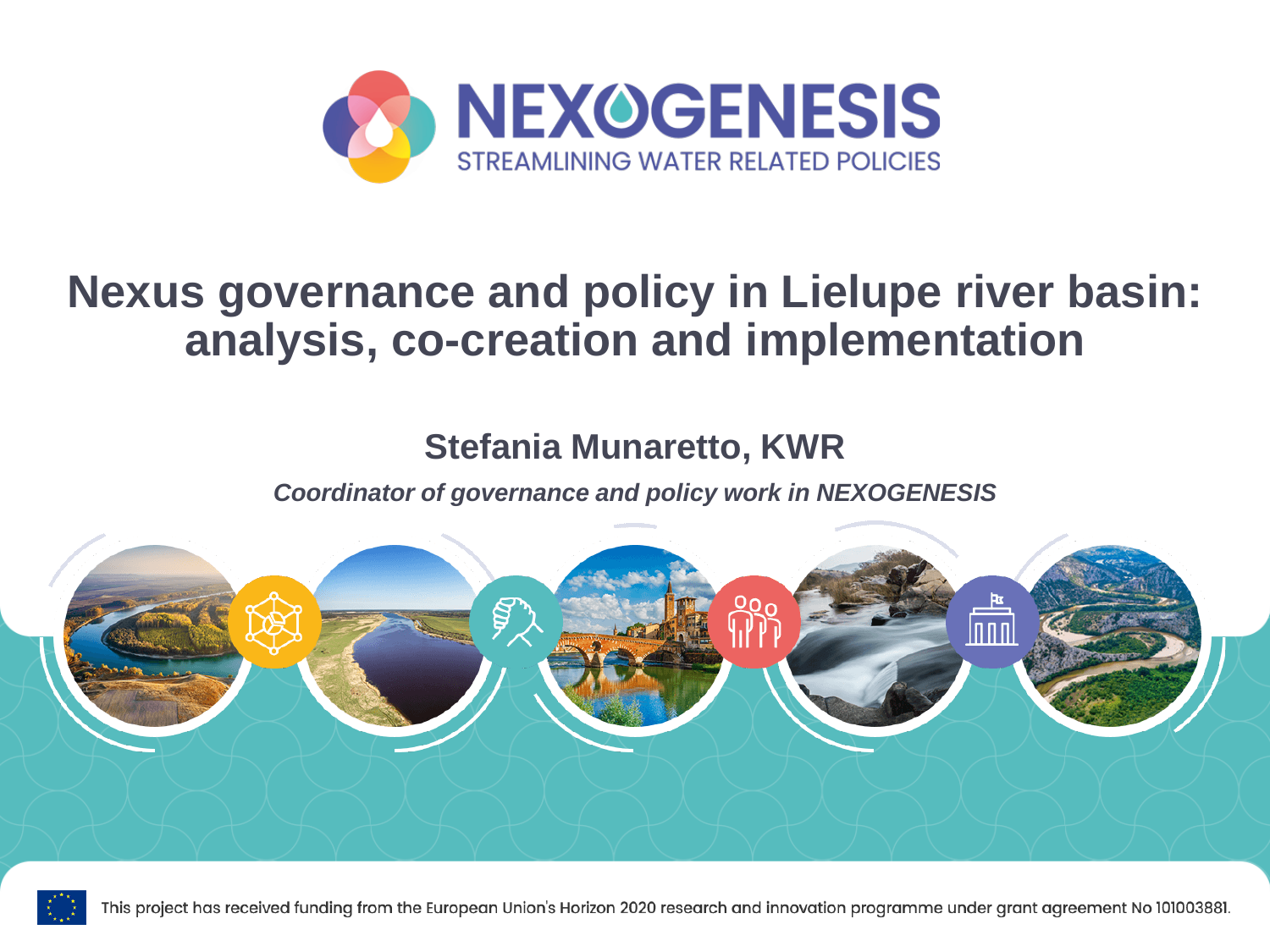## **NEXOGENESIS governance and policy process**



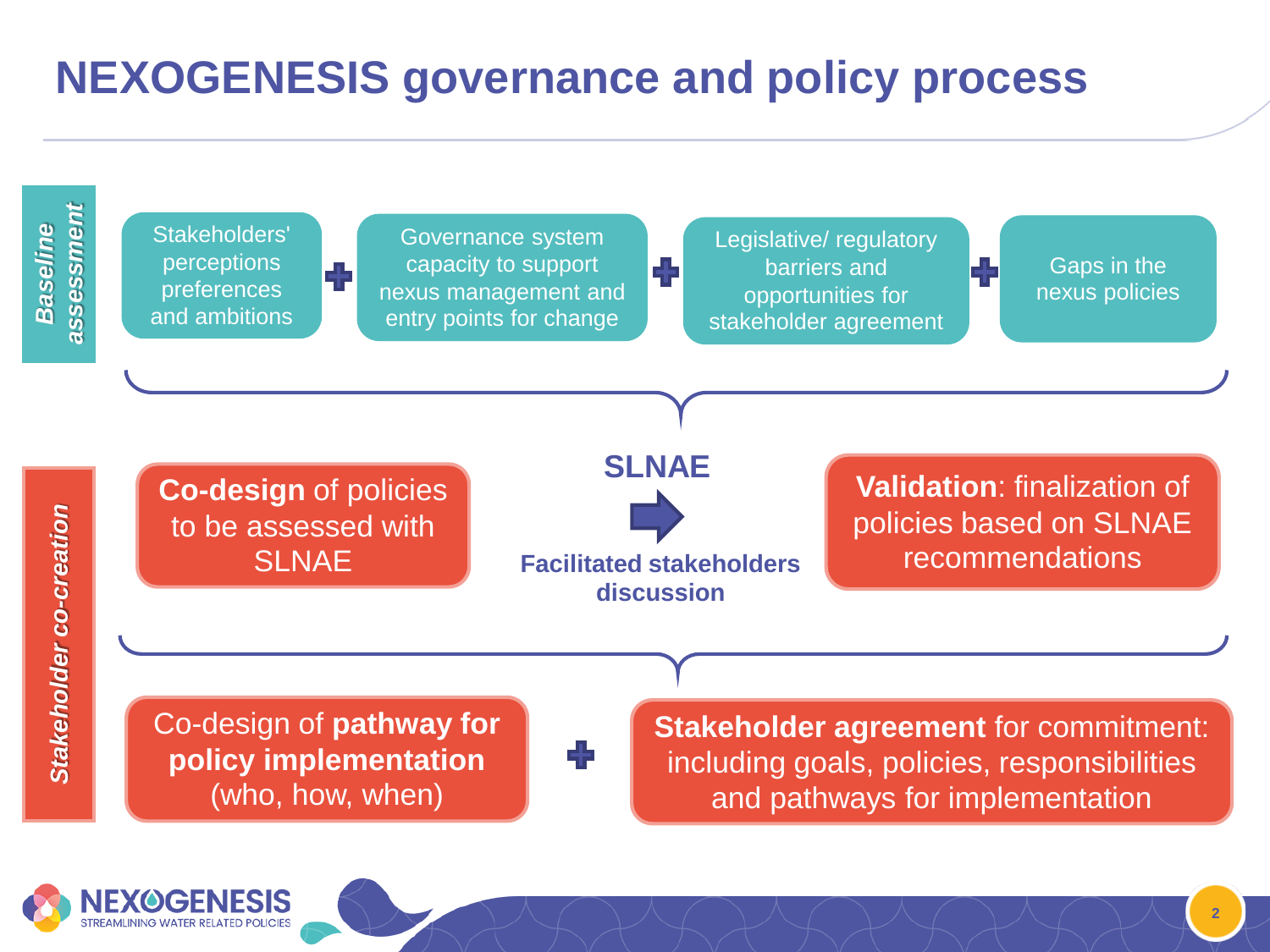# **Collaborating with you to understand**

- **Perceived** relevant **problems**
- Shared **ambitions** and policy **preferences**
- Relevant existing **policies**, policy interactions, policy **gaps**

**Workshop discussion workshop survey interviews**



**Policy document analysis, workshop discussion**



• **Governance structures**: organizations, decision-making processes, opportunities for coordination and integration



**Interviews, document analysis, workshop discussion**



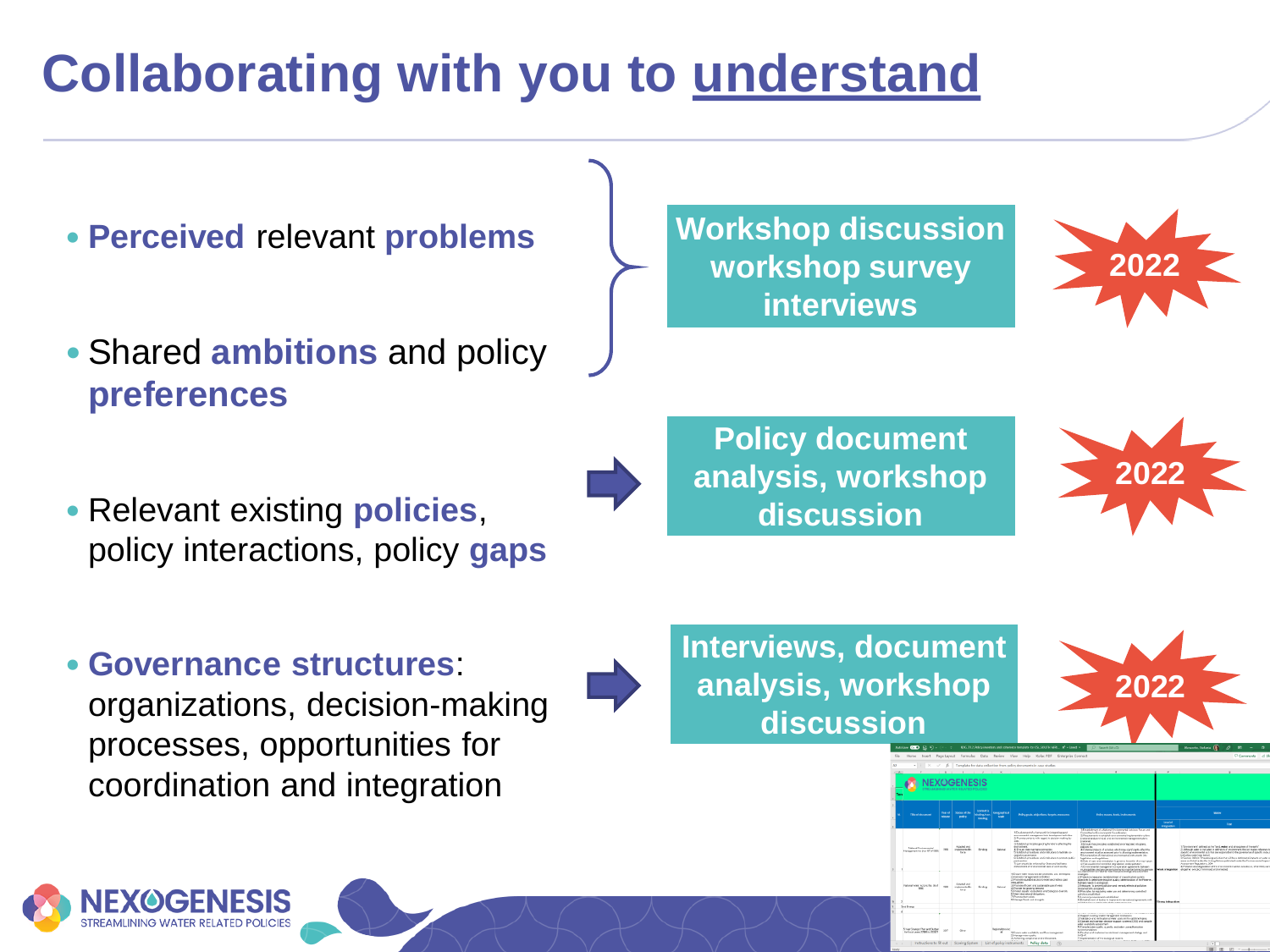## **Collaborating with you to co-create and enable action**

- **Set/combination of policy options** to be assessed with SLNAE (impact of policies in the WEFE nexus) and **validation**
- **Pathways of policy implementation**: shared goals, responsibility, resources, change processes
- **Building blocks of a stakeholder agreement** for commitment to pursue the adoption of the pathways of policy implementation